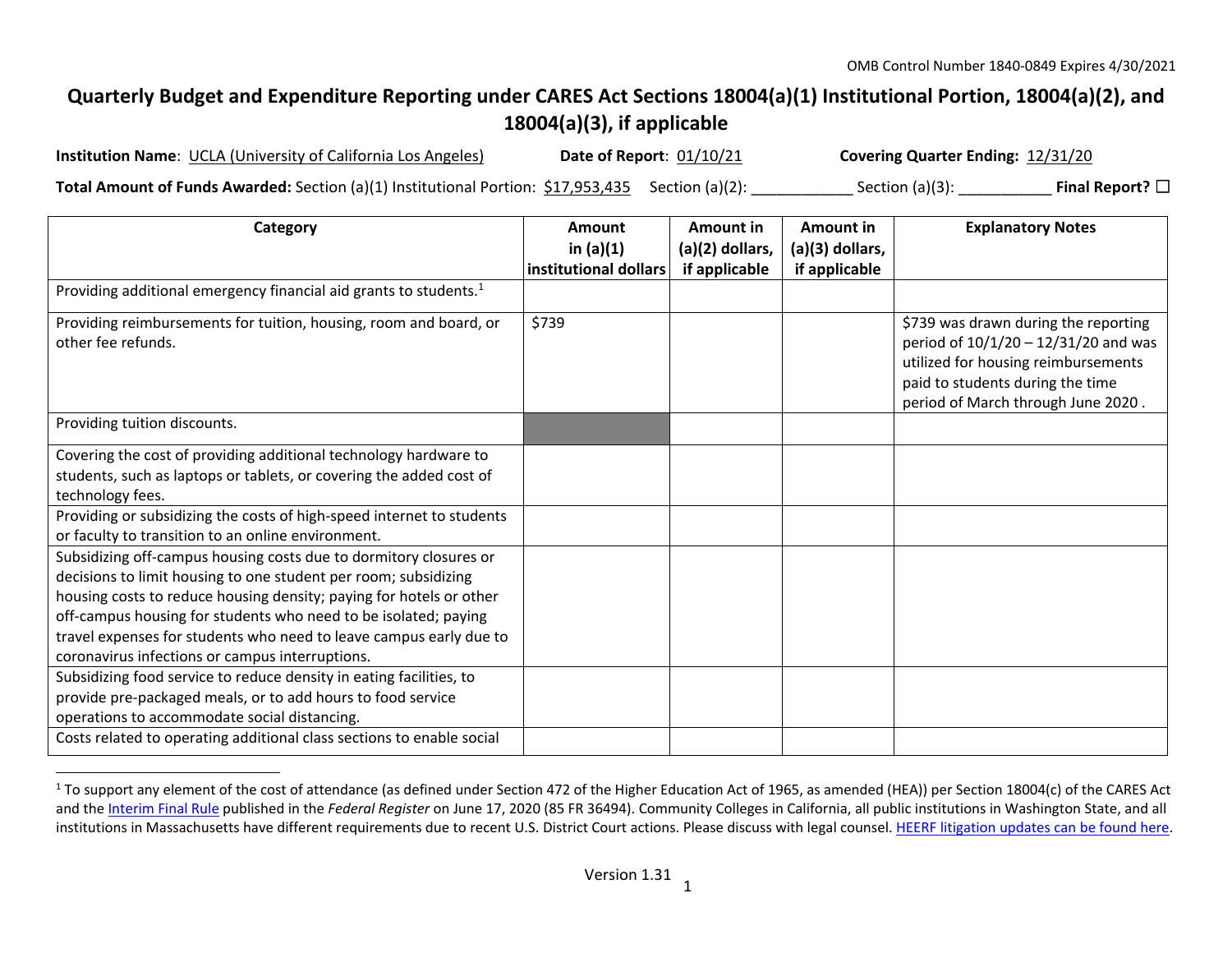OMB Control Number 1840‐0849 Expires 4/30/2021

| Category                                                                | Amount                | Amount in       | Amount in       | <b>Explanatory Notes</b> |
|-------------------------------------------------------------------------|-----------------------|-----------------|-----------------|--------------------------|
|                                                                         | in $(a)(1)$           | (a)(2) dollars, | (a)(3) dollars, |                          |
|                                                                         | institutional dollars | if applicable   | if applicable   |                          |
| distancing, such as those for hiring more instructors and increasing    |                       |                 |                 |                          |
| campus hours of operations.                                             |                       |                 |                 |                          |
| Campus safety and operations. <sup>2</sup>                              |                       |                 |                 |                          |
| Purchasing, leasing, or renting additional instructional equipment      |                       |                 |                 |                          |
| and supplies (such as laboratory equipment or computers) to reduce      |                       |                 |                 |                          |
| the number of students sharing equipment or supplies during a           |                       |                 |                 |                          |
| single class period and to provide time for disinfection between        |                       |                 |                 |                          |
| uses.                                                                   |                       |                 |                 |                          |
| Replacing lost revenue due to reduced enrollment.                       |                       |                 |                 |                          |
|                                                                         |                       |                 |                 |                          |
| Replacing lost revenue from non-tuition sources (i.e., cancelled        |                       |                 |                 |                          |
| ancillary events; disruption of food service, dorms, childcare or other |                       |                 |                 |                          |
| facilities; cancellation of use of campus venues by other               |                       |                 |                 |                          |
| organizations, lost parking revenue, etc.). <sup>3</sup>                |                       |                 |                 |                          |
| Purchasing faculty and staff training in online instruction; or paying  |                       |                 |                 |                          |
| additional funds to staff who are providing training in addition to     |                       |                 |                 |                          |
| their regular job responsibilities.                                     |                       |                 |                 |                          |
| Purchasing, leasing, or renting additional equipment or software to     |                       |                 |                 |                          |
| enable distance learning, or upgrading campus wi-fi access or           |                       |                 |                 |                          |
| extending open networks to parking lots or public spaces, etc.          |                       |                 |                 |                          |
| Other Uses of (a)(1) Institutional Portion funds. <sup>4</sup>          |                       |                 |                 |                          |
|                                                                         |                       |                 |                 |                          |
|                                                                         |                       |                 |                 |                          |

<sup>&</sup>lt;sup>2</sup> Including costs or expenses related to the disinfecting and cleaning of dorms and other campus facilities, purchases of personal protective equipment (PPE), purchases of cleaning supplies, adding personnel to increase the frequency of cleaning, the reconfiguration of facilities to promote social distancing, etc.

<sup>&</sup>lt;sup>3</sup> Including continuance of pay (salary and benefits) to workers who would otherwise support the work or activities of ancillary enterprises (e.g., bookstore workers, foodservice workers, venue staff, etc.).

<sup>&</sup>lt;sup>4</sup> Please post additional documentation as appropriate and briefly explain in the "Explanatory Notes" section. Please note that costs for Section 18004(a)(1) Institutional Portion funds may only be used "to cover any costs associated with significant changes to the delivery of instruction due to the coronavirus, so long as such costs do not include payment to contractors for the provision of pre-enrollment recruitment activities; endowments; or capital outlays associated with facilities related to athletics, sectarian instruction, or religious worship."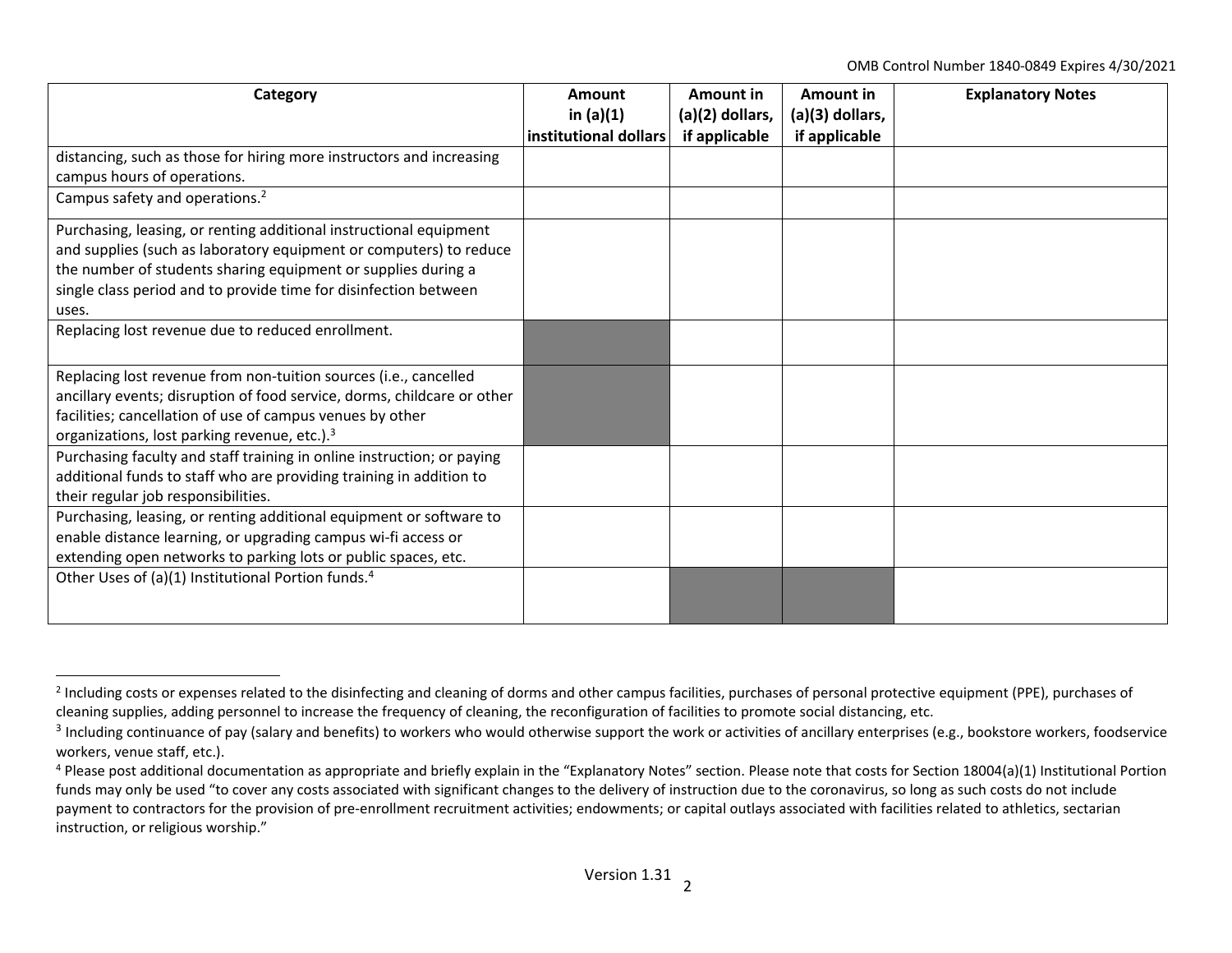OMB Control Number 1840‐0849 Expires 4/30/2021

| Category                                                          | <b>Amount</b><br>in $(a)(1)$<br> institutional dollars | Amount in<br>$(a)(2)$ dollars,<br>if applicable | Amount in<br>(a)(3) dollars,<br>if applicable | <b>Explanatory Notes</b> |
|-------------------------------------------------------------------|--------------------------------------------------------|-------------------------------------------------|-----------------------------------------------|--------------------------|
| Other Uses of (a)(2) or (a)(3) funds, if applicable. <sup>5</sup> |                                                        |                                                 |                                               |                          |
| <b>Quarterly Expenditures for each Program</b>                    | \$739                                                  |                                                 |                                               |                          |
| <b>Total of Quarterly Expenditures</b>                            | \$739                                                  |                                                 |                                               |                          |

## **Form Instructions**

*Completing the Form*: On each form, fill out the institution of higher education (IHE or institution) name, the date of the report, the appropriate quarter the report covers (September 30, December 31, March 31, June 30), the total amount of funds awarded by the Department (including reserve funds if awarded), and check the box if the report is <sup>a</sup> "final report." In the chart, an institution must specify the amount of expended CARES Act funds for each funding category: Sections 18004(a)(1) Institutional Portion, 18004(a)(2), and 18004(a)(3), if applicable. Section 18004(a)(2) funds includes CFDAs 84.425J (Historically Black Colleges and Universities (HBCUs)), 84.425K (Tribally Controlled Colleges and Universities (TCCUs)), 84.425L (Minority Serving Institutions (MSIs)), 84.425M (Strengthening Institutions Program (SIP)); Section 18004(a)(3) funds are for CFDA 84.425N (Fund for the Improvement of Postsecondary Education (FIPSE) Formula Grant). Each category is deliberately broad and may not capture specific grant program requirements. Explanatory footnotes help clarify certain reporting categories. While some items in the chart are blocked out, please note that the blocking of such items is consistent with Department guidance and FAQs and is not definitive. Provide brief explanatory notes for how funds were expended, including the title and brief description of each project or activity in which funds were expended. Do not include personally identifiable information (PII). Calculate the amount of the Section 18004(a)(1) Institutional Portion (referred to as "(a)(1) institutional" in the chart), Section 18004(a)(2) (referred to as "(a)(2)" in the chart), and Section 18004(a)(3) (referred to as "(a)(3)" in the chart) funds in the "Quarterly Expenditures for each Program" row, and the grand total of all three in the "Total of Quarterly Expenditures" row. Round expenditures to the nearest dollar.

*Posting the Form*: This form must be conspicuously posted on the institution's primary website on the same page the reports of the IHE's activities as to the emergency financial aid grants to students made with funds from the IHE's allocation under Section 18004(a)(1) of the CARES Act (Student Aid Portion) are posted. It may be posted in an HTML webpage format or as <sup>a</sup> link to <sup>a</sup> PDF. A new separate form must be posted covering each quarterly reporting period (September 30, December 31, March 31, June 30), concluding after either (1) posting the quarterly report ending September 30, 2022 or (2) when an institution has expended and liquidated all (a)(1) Institutional Portion, (a)(2), and (a)(3) funds and checks the "final report" box. IHEs must post this quarterly report form no later than 10 days after the end of each calendar quarter (October 10, January 10, April 10, July 10) apart from the first report, which is due October 30, 2020.

<sup>&</sup>lt;sup>5</sup> Please post additional documentation as appropriate and briefly explain in the "Explanatory Notes" section. Please note that costs for Sections 18004(a)(2) and (a)(3) funds may only be used "to defray expenses, including lost revenue, reimbursement for expenses already incurred, technology costs associated with <sup>a</sup> transition to distance education, faculty and staff trainings, payroll incurred by institutions of higher education and for grants to students for any component of the student's cost of attendance (as defined under section 472 of the HEA), including food, housing, course materials, technology, health care, and child care."